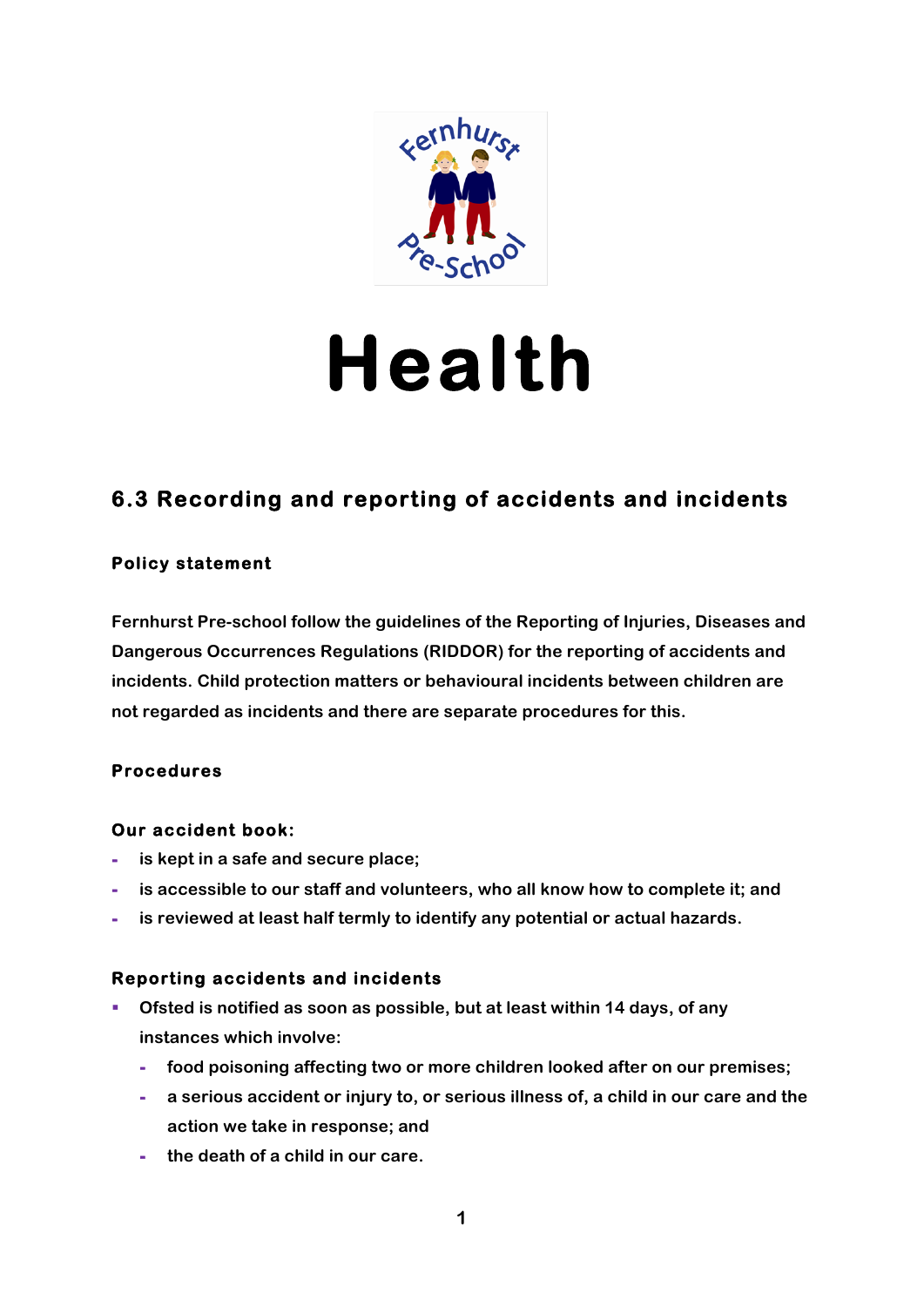- § **Local child protection agencies are informed of any serious accident or injury to a child, or the death of any child, while in our care and we act on any advice given by those agencies.**
- § **Any food poisoning affecting two or more children or adults on our premises is reported to the local Environmental Health Department.**
- § **We meet our legal requirements in respect of the safety of our employees and the public by complying with RIDDOR. We report to the Health and Safety Executive (HSE):**
	- **- Any work-related accident leading to an injury to a member of the public (child or adult), for which they are taken directly to hospital for treatment.**
	- **- Any work-related accident leading to a specified injury to one of our employees. Specified injuries include injuries such as fractured bones, the loss of consciousness due to a head injury, serious burns or amputations.**
	- **- Any work-related accident leading to an injury to one of our employees which results in them being unable to work for seven consecutive days. All workrelated injuries that lead to one of our employees being incapacitated for three or more days are recorded in our accident book.**
	- **- When one of our employees suffers from a reportable occupational disease or illness as specified by the HSE.**
	- **- Any death, of a child or adult, that occurs in connection with a work-related accident.**
	- **- Any dangerous occurrences. This may be an event that causes injury or fatalities or an event that does not cause an accident, but could have done; such as a gas leak.**
	- **- Information for reporting incidents to the Health and Safety Executive is provided in the Pre-school Learning Alliance's Accident Record publication. Any dangerous occurrence is recorded in our incident book (see below).**

#### **Incident File**

- We have ready access to telephone numbers for emergency services, including **the local police. Where we rent premises we ensure we have access to the person responsible and that there is a shared procedure for dealing with emergencies.**
- We ensure that our staff and volunteers carry out all health and safety **procedures to minimise risk and that they know what to do in an emergency.**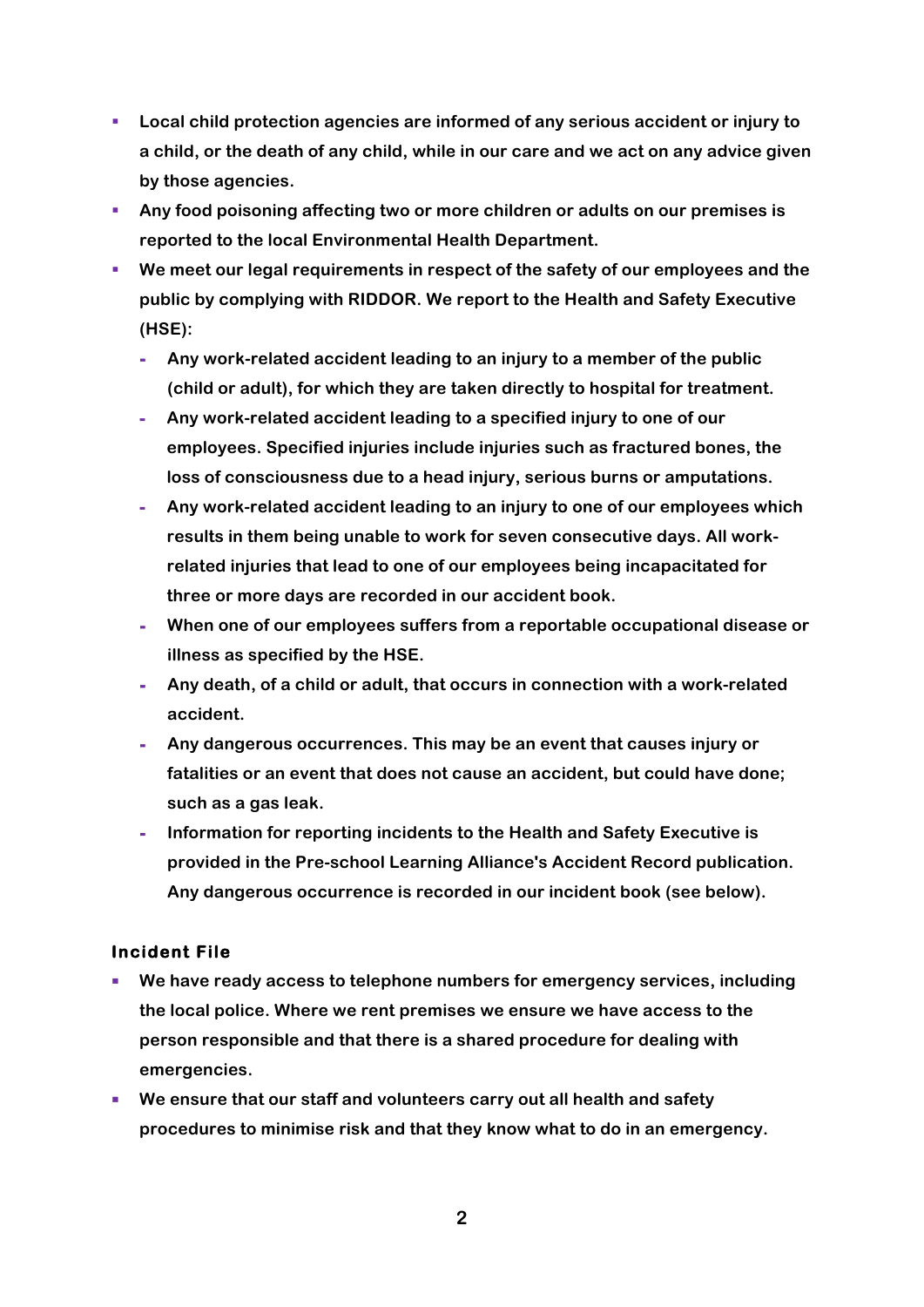- § **On discovery of an incident, we report it to the appropriate emergency services – fire, police or ambulance – if those services are needed.**
- **If an incident occurs before any children arrive, our Manager risk assesses this situation and decides if the premises are safe to receive children. Our Manager may decide to offer a limited service or to close the setting.**
- § **Where an incident occurs whilst the children are in our care and it is necessary to evacuate the premises/area, we follow the procedures in our Fire Safety and Emergency Evacuation Policy or, when on an outing, the procedures identified in the risk assessment for the outing.**
- § **If a crime may have been committed, we ask all adults witness to the incident make a witness statement including the date and time of the incident, what they saw or heard, what they did about it and their full name and signature.**
- § **We keep an incident book for recording major incidents, including some of those that that are reportable to the Health and Safety Executive as above.**
- These incidents include:
	- **- a break in, burglary, or theft of personal or our setting's property;**
	- **- an intruder gaining unauthorised access to our premises;**
	- **- a fire, flood, gas leak or electrical failure;**
	- **- an attack on an adult or child on our premises or nearby;**
	- **- any racist incident involving families or our staff on the setting's premises;**
	- **- a notifiable disease or illness, or an outbreak of food poisoning affecting two or more children looked after on our premises;**
	- **- the death of a child or adult; and**
	- **- a terrorist attack, or threat of one.**
- § **In the incident book we record the date and time of the incident, nature of the event, who was affected, what was done about it or if it was reported to the police, and if so a crime number. Any follow up, or insurance claim made, is also recorded.**
- In the event of a terrorist attack, we follow the advice of the emergency services **with regard to evacuation, medical aid and contacting children's families. Our standard Fire Safety and Emergency Evacuation Policy will be followed. The incident is recorded when the threat is averted.**
- In the unlikely event of a child dying on our premises, the emergency services are **called and the advice of these services are followed.**
- The incident file is not for recording issues of concern involving a child. These **are recorded in the child's own file.**